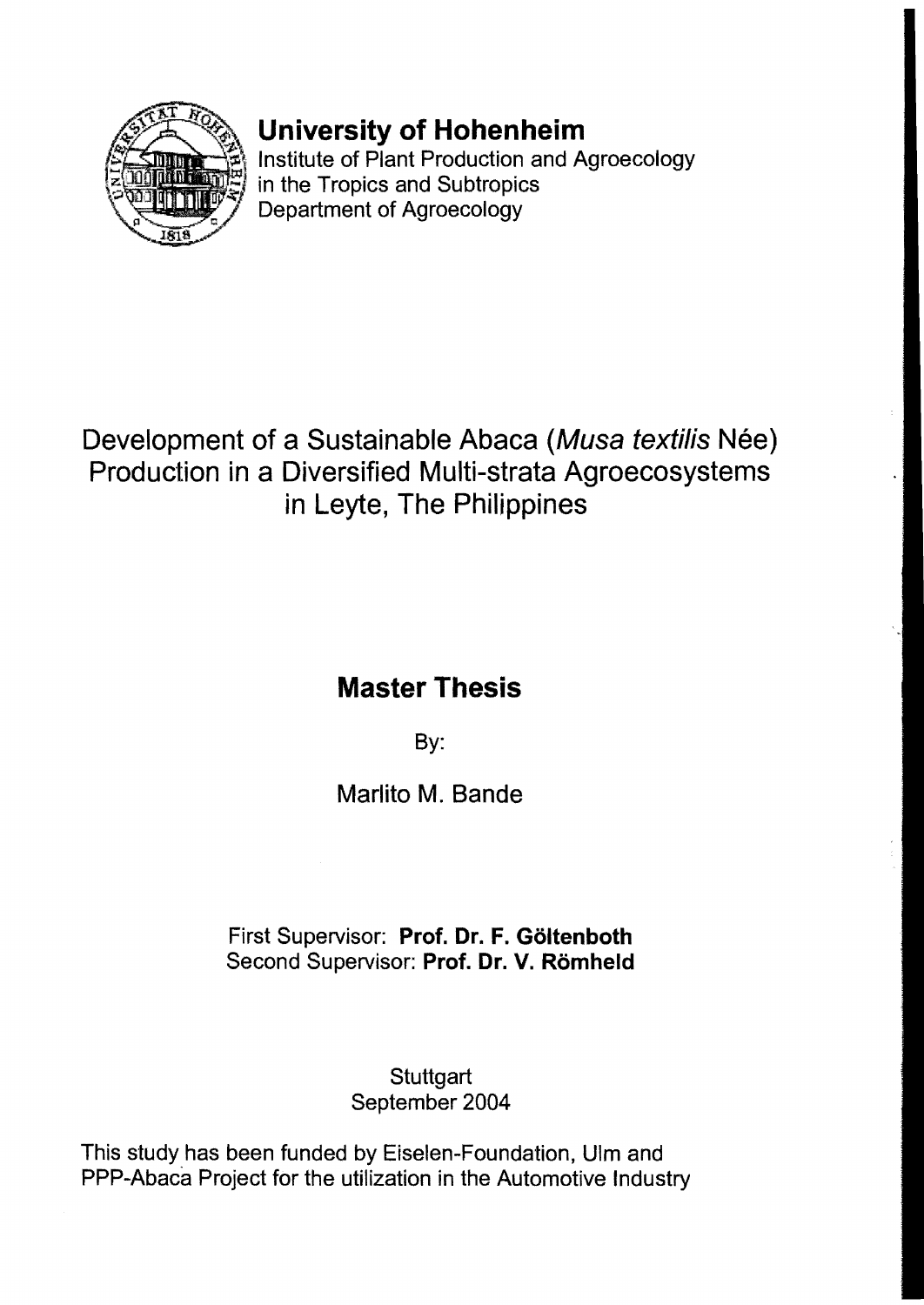#### **6. Summary**

The establishment of an agroecosystem, as exemplified by clearing and cultivation, is primarily intended to serve human needs for agricultural products (KOCH et al 1990 cited by DARGANTES 1996). Once established, the agroecosystem is then geared towards the attainment of high crop yields. According to DARGANTES (1996), stability, which may only be maintained in special and exceptional cases and only within short periods, usually assumes a subordinate role to the objective of producing outputs with immediate economic value. Under these conditions, the interactive influences of the ecosystem and the socio-economic system exert undue influence over the ecosystem and subdue the elements and processes which maintain this equilibrium. And in Leyte, this is manifested by the loss of 163,000 hectares of the islands' forest lands to agriculture (ACOSTA 1991 cited by DARGANTES 1996).

GROETSCHEL et al (2001) stressed that the amount of remaining forest cover can be used as an indicator of the critical situation regarding land access for the increasing number of people dependent on agriculture. The decreasing productivity and increasing instability of the island upland resource base is reflected in the increasing poor economic status of the upland population (STARK 2000). Therefore, a combined effort (i.e., government, research institutions and forest occupants) is required to propagate ecological technologies to stop environmental degradation (PASCUAL 1998) since the extent and severity of soil degradation upon clearing tropical forest for agriculture would depend on the cultivation system being imposed and how the soil is being managed (THENG 1991). Thus, a development of a sustainable environmentally sound agroecosystem must be in placed within the framework of a holistic communitybased rainforestation farming in order to rehabilitate the degraded lands as weil as to overcome the distinct economic inequalities of the upland population in Leyte.

Despite the importance of abaca to the national economy in general and to Leyte's economy in particular, its potential as a source of greater income to upland farmers while serving as a crop that may actually help in slowing down deforestation, is given little research and policy attention (LACUNA-RICHMAN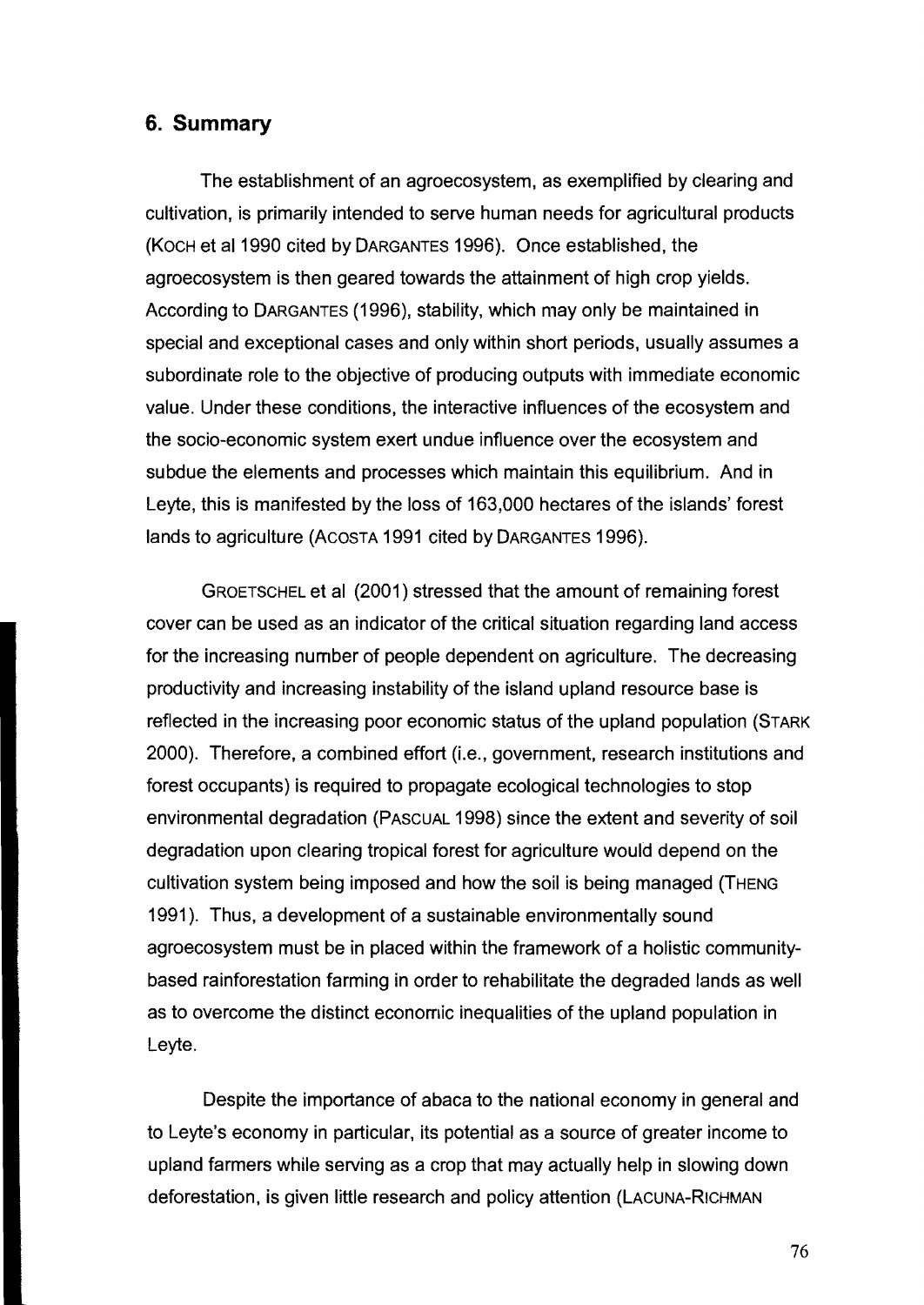2002). Planting abaca give de facto rights to the land it is planted on, and reforestation efforts should take this into account as more families are forced by circumstances to settle on areas designated as forest land. LACUNA-RICHMAN (2002) reported that abaca is frequently the only source of cash income of poorer households in Leyte, who have only abaca as a single cash crop, and various subsistence crops as supplement of their household.

Hence, abaca is a very suitable crop for integration in both rainforestation farming system and monoculture coconut plantations, by creating a diversified multi-strata agroecosystem. The integration of abaca in the rainforestation farming concept will serve as a guide for transforming the actual subsistencelevel single-species systems into a holistic community-based rainforestation farming. The produce from fruit and forest trees could allow abaca-producing households to earn an income when their abaca crops become less productive, or when harvesting the fiber become close to impossible for particular households, for example, due to the lack of able-bodied family members to maintain the plot and harvest the crop. Thus, helping to rehabilitate the degraded land as weil as to overcome the distinct economic inequalities of the upland population in Leyte. On the other hand, utilizing the open space between monoculture coconuts (which is about 21.4% of the island's area) will minimize further forest encroachment and clearing of tropical forest for agriculture.

The objectives of this study are: a) to evaluate two multi-strata abaca production systems based on site and plant nutrient status, site adaptability and biological productivity and b) to identify possible pathways for a sustainable abaca production scheme in the Philippines. In addition, these objectives may point to possible areas of concern in promoting the use of abaca as an agroforestry crop for reforestation purposes.

In September 2003, two study sites were established at two different areas near Baybay, Leyte, Philippines. The first site (Barangay Caridad) is located about 14 km northeast of Baybay town at an elevation of 122 amsl. The second site (Barangay Mailhi) is about 23 km southwest of Baybay at 351 amsl elevation. The two research sites are comparable in terms of soil physiography and geology. This was accomplished by a very detailed survey using auger to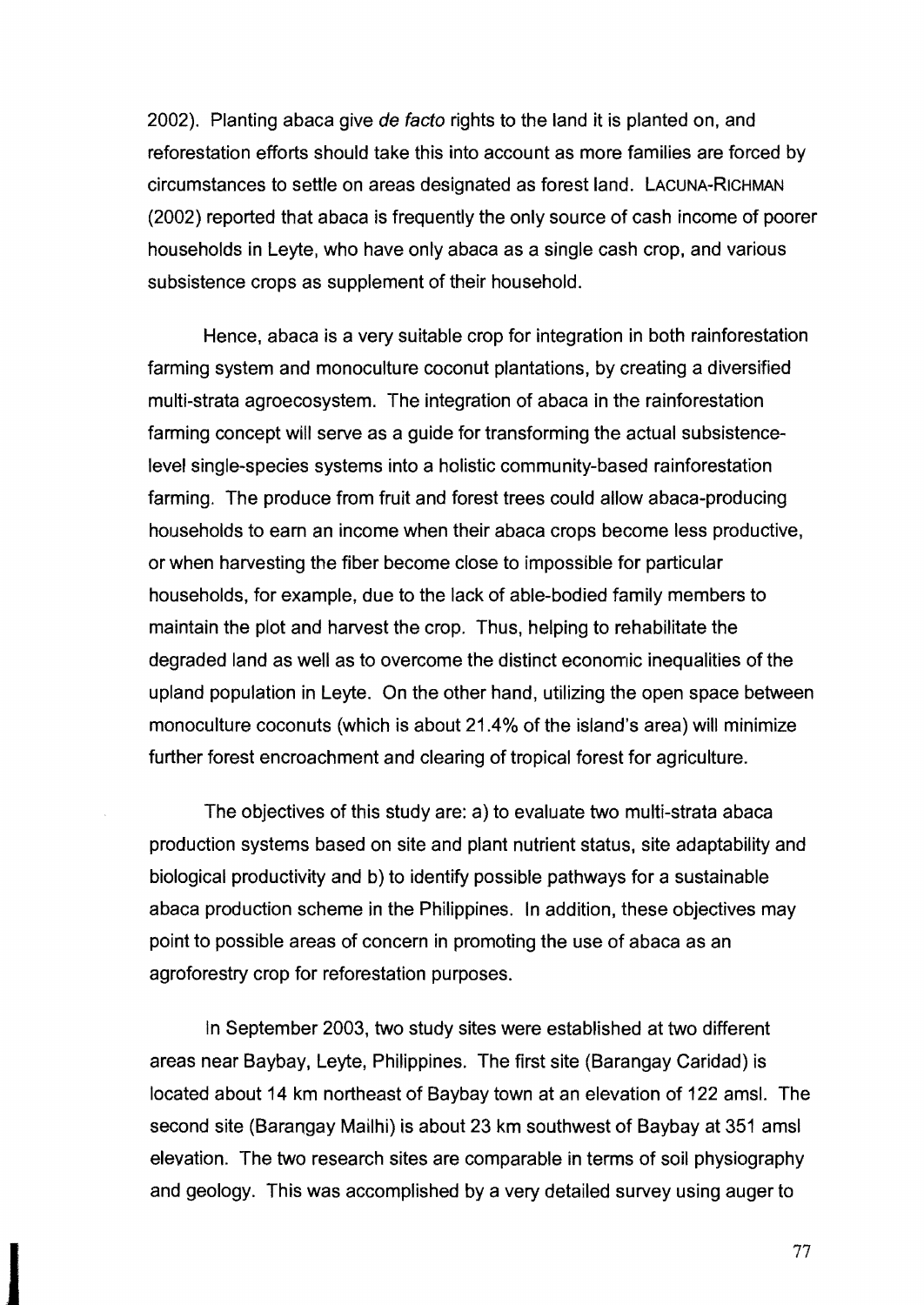make sure that the soils were comparably similar as indicated for example, by morphological features such as color, texture and horizonation.

The data collection was carried out from September 2003 to June 2004 with the cooperation of the Institute of Tropical Ecology of the Leyte State University, Baybay, Leyte, Philippines. The study involved data collection on the following aspects: site nutrient status, plant nutrient uptake, and morphological and physiological performance of abaca plants.

In abaca -coconut integration, site nutrient status depends upon the type of land use, management practice *i.e.* periodic burning of coconut husk and soil type. While, in plant nutrient uptake, results show that nutrient concentration of abaca leaves are below the critical nutrient concentrations of banana and plantains. However, it is not enough and safe to conclude that the low nutrient concentration is in critical condition since the standard values for abaca is still unknown. Thus, using the results for diagnosing nutrient deficiencies is insufficient. Likewise, it is inadequate and insecure to bring into conclusion that the low concentration of nutrients in abaca leaves is due to low nutrient stocks in the soil solution. It may be due to some other factors like nutrient competition between the two crops or cation balance in the soil solution. All these factors has an effect on the morphological and physiological performance of abaca. However, in the case of this study, morphological and physiological performance of abaca depends mainly on the type of planting materials that exhibit fast recovery of its root system and increase in leaf emergence rate. Another is the farmer's practice towards the management of coconut plantation.

While, in abaca – rainforestation integration, results reveal that the trees planted under the Rainforestation concept plays a very significant role in the nutrient fluxes and the improvement of soil acidity in the surface horizon. This is due to the fact that trees function as "nutrient-pumps". Therefore. contributing to a high degree of nutrient uptake in the abaca leaves considering the negative properties (e.g. high exchangeable acidity and aluminium saturation) of the type of soil under such a system. However, the sustainability of the soil nutrient stocks depends also on the type of management practice that farmer will choose, either to cut or harvest the trees for more abaca or to

78